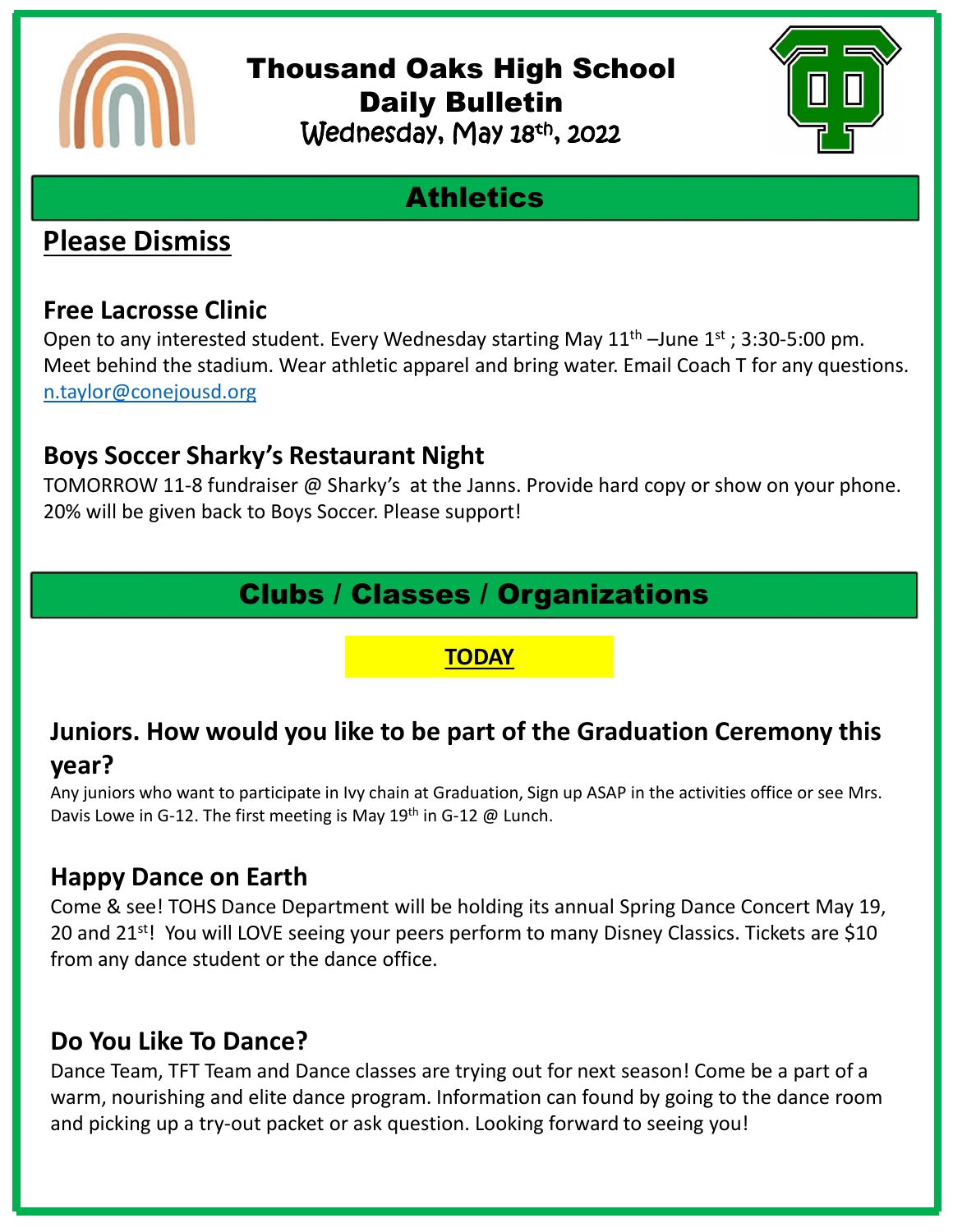

Thousand Oaks High School Daily Bulletin Wednesday, May 18th , 2022



# Clubs / Classes / Organizations

## **Senior Gram Candy Leis**

Congratulate the graduating seniors with a candy lei and personalized note from you! They will be sold for \$7 in the student store and online from April  $25^{th}$  – May  $25^{th}$ 

### **Jostens Cap + Gown and Senior Yard Signs**

Attention Seniors!, TODAY please pick up your cap + gown, at the Student Store during LUNCH TIME ONLY!!!!!!

### **2022 Senior Picnic**

Wednesday, May 25<sup>th</sup> is Senior Picnic is at Vasa Park. Come enjoy yummy food, pool, waterslide, picnic games, obstacles course, double surf wave flip slide and dance in a foam wonderland. Start your Senior celebration with a great one and purchase your ticket at the student store for \$60.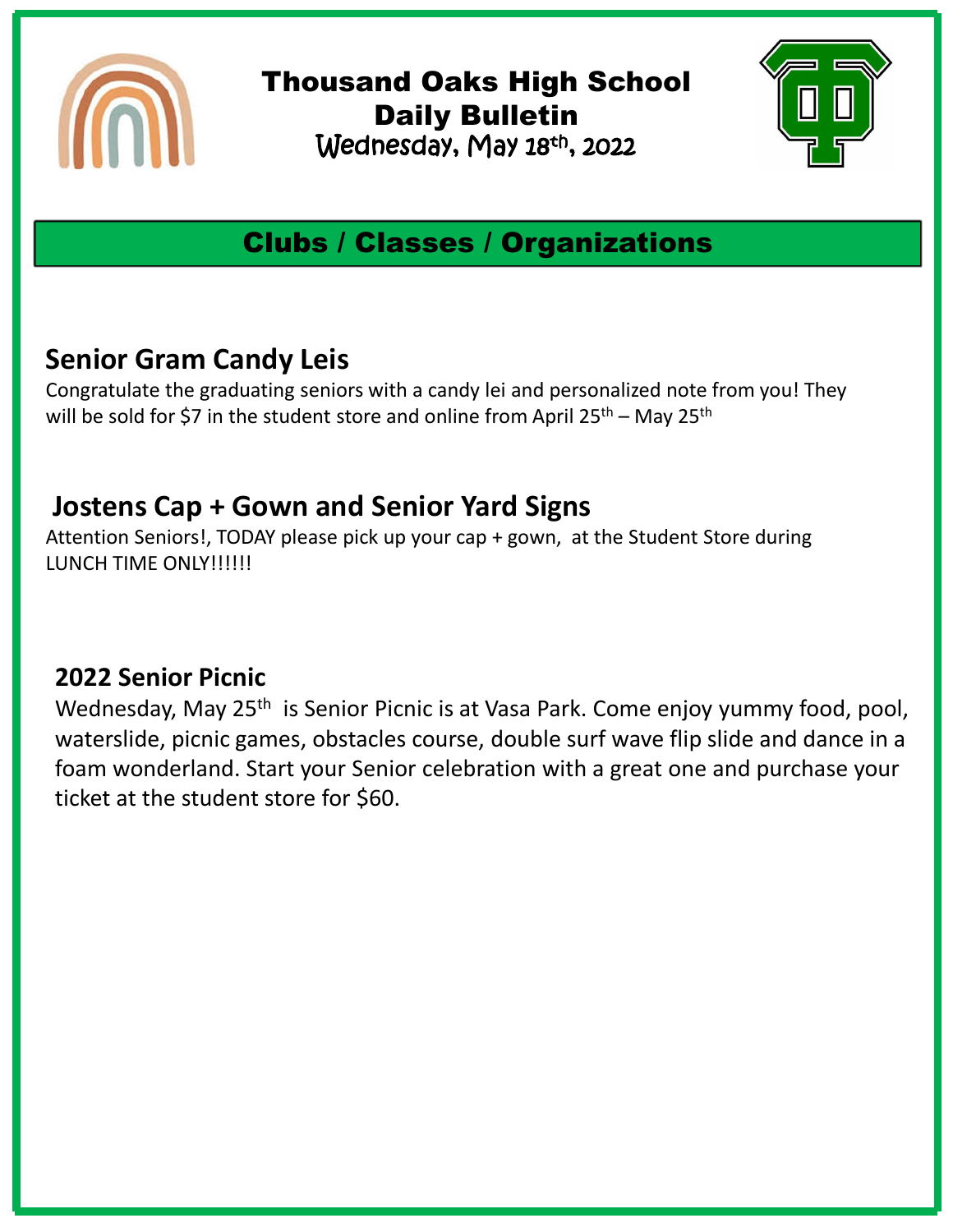

# Thousand Oaks High School Daily Bulletin

Wednesday, May 18th , 2022



### Career Education

**UPCOMING / ONGOING**

**Guest Speakers:**

All are welcome $\odot$  Majors students **ALL CAREER EXPLORATION MEETINGS ARE HELD DURING LUNCH** 



Drop by the CCC (D-2) Frank Mr. Harris: 9:45a - 1:15p Frank charris@conejousd.org

Email Mr. Harris with any question about Majors, **[dharris@conejousd.org](mailto:dharris@conejousd.org)** . Mr. Harris is located in the CCC.

#### **Join The Majors Program**

Majors Program enrollment for 2022-2023 is now open! Scan the QR Code on flyers posted through campus. Applications are also available in the CCC (D2).